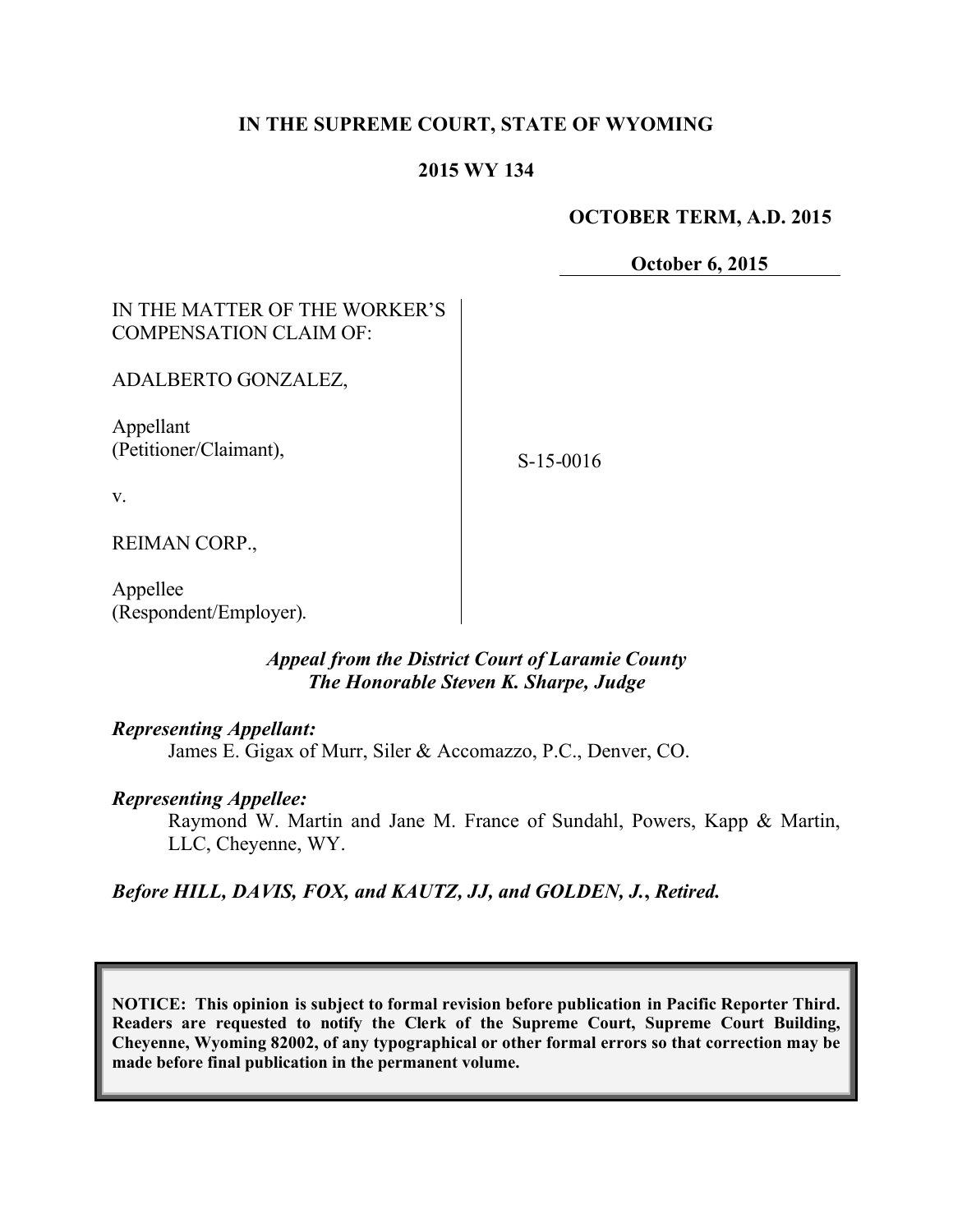#### **HILL,** Justice.

[¶1] Reiman Corp. (Reiman) hired Adalberto Gonzalez first in April 2007 and then again in 2008. In 2011, Mr. Gonzalez suffered a work related injury and filed an injury report with the Wyoming Workers' Compensation Division (Division). The Division denied benefits on the ground that Mr. Gonzalez failed to show that he was authorized to work in the United States, and Reiman and Mr. Gonzalez both appealed that decision to the Office of Administrative Hearings (OAH). During proceedings before the OAH, Mr. Gonzalez withdrew his objection to the Division's denial of benefits, but Reiman maintained its position that Mr. Gonzalez was an employee, as the Worker's Compensation Act defines that term, and was thus entitled to worker's compensation benefits.

[¶2] Following an evidentiary hearing, the OAH concluded that although Mr. Gonzalez had submitted fake work authorization documents, Reiman had a reasonable belief that Mr. Gonzalez was authorized to work in the United States when it hired him and Mr. Gonzalez was therefore an employee entitled to worker's compensation benefits. Mr. Gonzalez and the Division appealed that determination to the district court, contending the OAH erred in its interpretation of the term "employee" and that its ruling was unsupported by substantial evidence. The district court affirmed the OAH ruling, and Mr. Gonzalez appealed to this Court. We affirm.

# **ISSUES**

[¶3] Mr. Gonzalez states the issues on appeal as follows:

A. Whether W.S.  $\S$  27-14-102(a)(vii)'s documentationbased "reasonable belief" can exist, at the time of hire, when the employer inspects no documents upon hire. B. Whether W.S.  $\S$  27-14-102(a)(vii)'s "reasonable

belief" in USICS-granted work permission can exist, when the employer possesses no USCIS documentation.

# **FACTS**

[¶4] Reiman first hired Mr. Gonzalez as a laborer in April 2007 to work on a project at Buffalo Creek between Dubois and Jackson, Wyoming. Dave Brown was the Reiman superintendant who hired Mr. Gonzalez, and during an initial hiring meeting with Mr. Gonzalez, they met in a job trailer at the Buffalo Creek work site. Mr. Brown had Mr.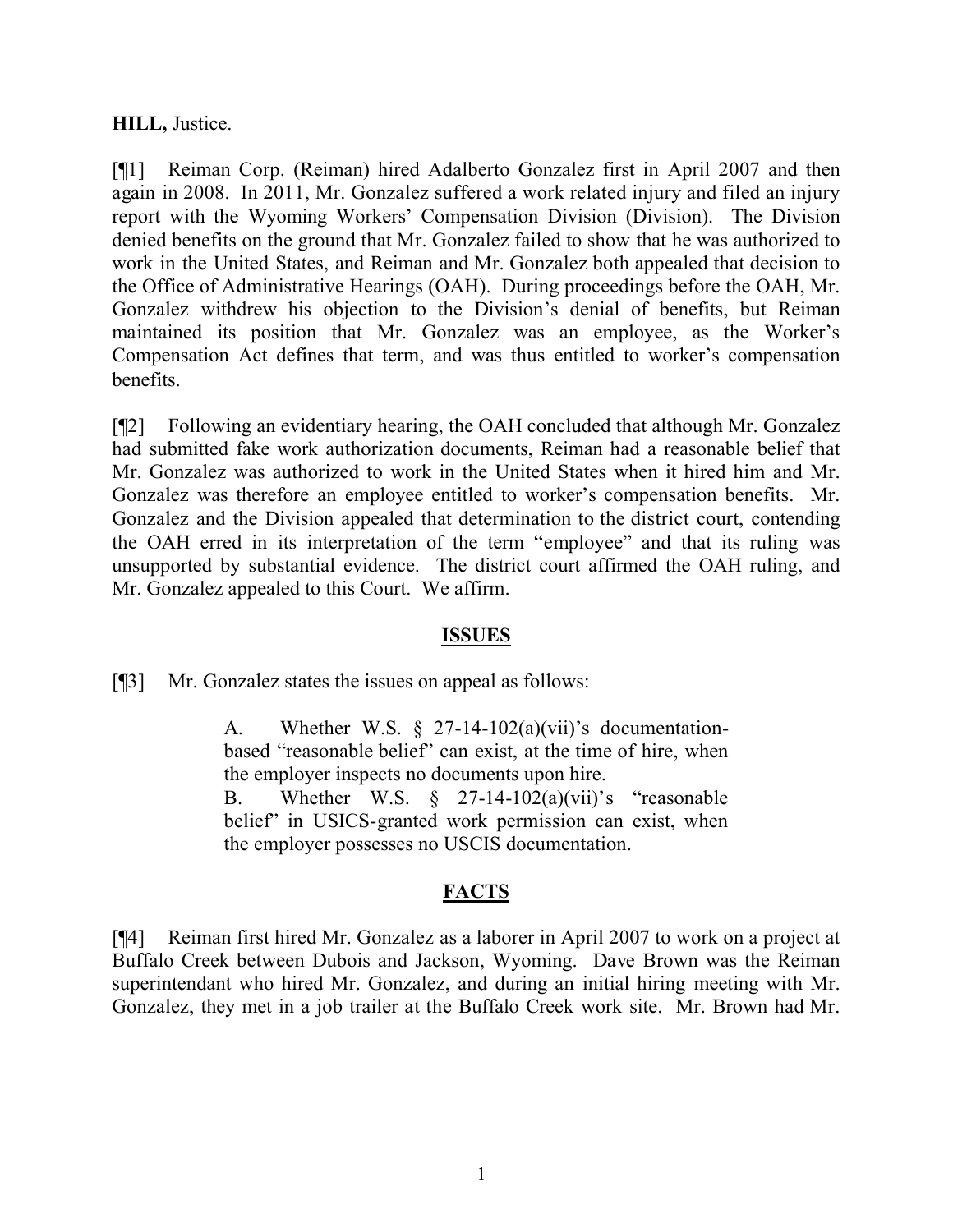Gonzalez complete and sign or initial a number of documents, including an application for employment, a new hire/rehire report, a W-4 form, and a Form  $I-9$ .

[¶5] During their initial meeting, Mr. Gonzalez also presented work authorization documents to Mr. Brown, including a social security card and a permanent resident card. Mr. Brown did not make copies of those documents because the Buffalo Creek work site did not yet have electricity running to it to allow for the use of a copier. Mr. Gonzalez confirmed that he presented social security and permanent resident cards to Mr. Brown, but in the course of his worker's compensation dispute, Mr. Gonzalez admitted the documents he presented to Mr. Brown were fake. Mr. Brown did not know the documents were fake, and Mr. Gonzalez did not tell him they were fake.

[¶6] At some point in 2007, Dave Brown terminated Mr. Gonzalez's employment with Reiman. In April 2008, Leo Alvarado, another of Reiman's superintendants, rehired Mr. Gonzalez to work on Reiman projects in the Rock Springs/Rawlins area where Mr. Alvarado was superintendant. At that time, Reiman had a policy that allowed the rehire of a former employee without completion of hiring documents, including the Form I-9, if the employee was hired within six months of his last employment with Reiman. The policy, while it was in place, was intended to accommodate the rehiring of employees laid off due to weather-related work slowdowns. Pursuant to this policy, Mr. Gonzalez showed Mr. Alvarado a pay stub showing his recent employment with Reiman, but Mr. Alvarado did not require Mr. Gonzalez to complete any hiring documents or present work authorization documents. Mr. Alvarado explained that he took this approach pursuant to the Reiman rehire policy and because "all the paperwork was already at the office."

[¶7] Sometime after 2008, Reiman performed an audit of its employment files and discovered that a number of employees did not have a Form I-9 on file. To remedy the deficiency, Reiman's human resources manager informed each superintendant of the employees for whom Reiman did not have a Form I-9 on file and asked that the superintendants have those employees complete a new Form I-9. At the time of the audit and completion of the I-9s, Reiman was consulting with an immigration attorney who had advised against retaining copies of work authorization documents, such as social security cards and permanent residence cards. It was therefore Reiman's policy that the superintendants not make copies of the work authorization documents they reviewed in connection with the completion of the new I-9s.

[¶8] Mr. Gonzalez was one of the Reiman employees who did not have a Form I-9 on file, and in May 2010, superintendant Leo Alvarado had Mr. Gonzalez complete the form. At that time, Mr. Alvarado checked Mr. Gonzalez's social security card and

  $1$  A Form I–9 is a federal form used to verify the identity and employment authorization of an individual hired for employment in the United States. *L & L Enters. v. Arellano (In re Arellano)*, 2015 WY 21, ¶ 4, 344 P.3d 249, 250 n.1 (Wyo. 2015) (citing http://www.uscis.gov/i–9).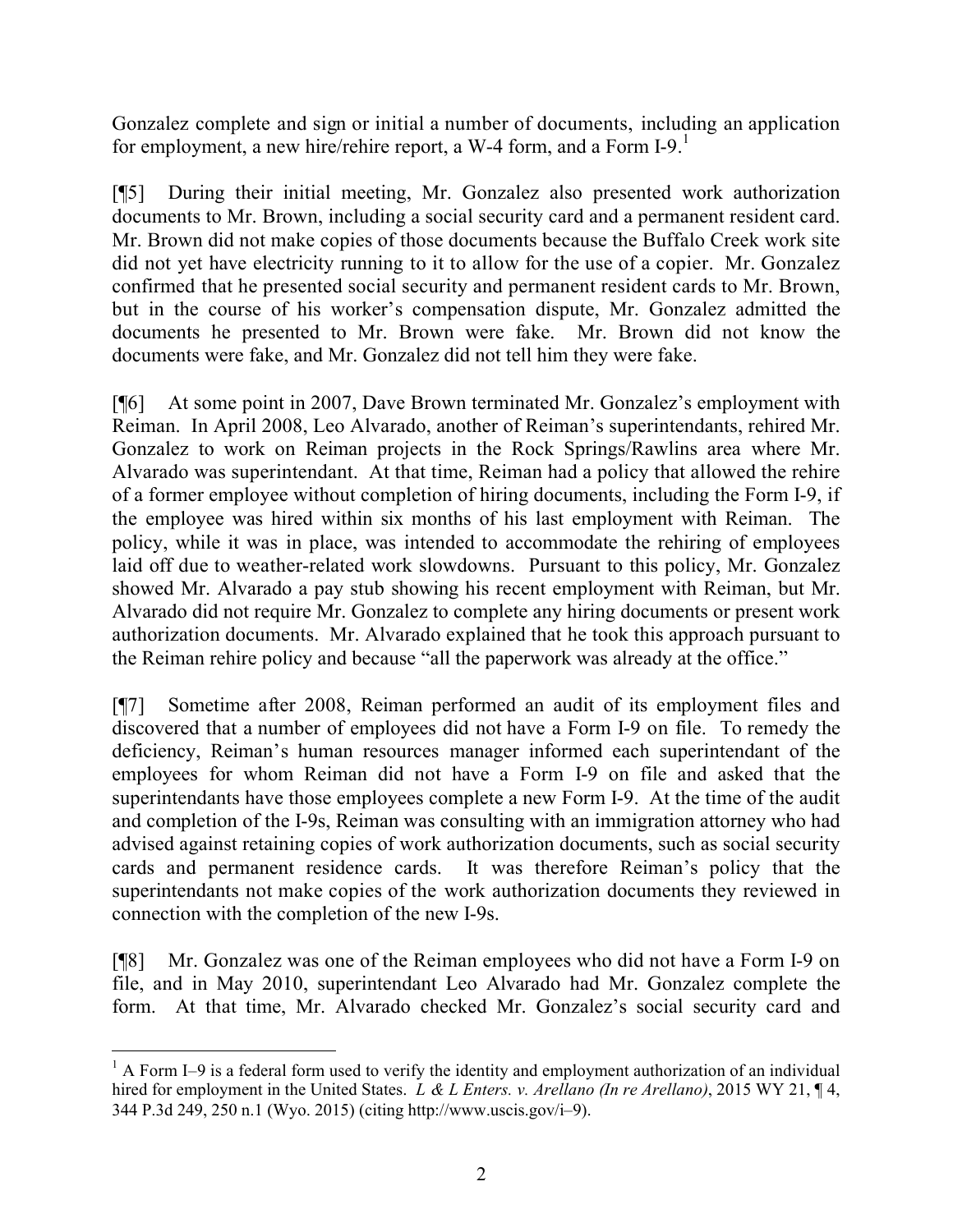permanent resident card and listed both documents and their numbers on the Form I-9. The cards Mr. Gonzalez presented to Mr. Alvarado were the same fake documents he had shown to Mr. Brown, and like Mr. Brown, Mr. Alvarado did not recognize that the documents were fake. The completed 2010 Form I-9 was dated May 12, 2010 and was signed by both Mr. Gonzalez and Mr. Alvarado.

[¶9] On August 30, 2011, Mr. Gonzalez was working on a bridge on I-80 when a wooden plank on which he was seated broke, causing him to fall about twenty feet to the concrete below and suffer serious injuries to his face and teeth, and to his right hand and arm. Mr. Gonzalez filed an injury report with the Wyoming Workers' Compensation Division (Division), and on September 29, 2011, the Division issued a final determination denying benefits. The Division denied benefits because Mr. Gonzalez had not submitted documentation of his residency and authority to work in the United States.

[¶10] Both Reiman and Mr. Gonzalez objected to the Division's final determination and requested a hearing. On November 22, 2011, the Division referred Mr. Gonzalez's claim to the Office of Administrative Hearings (OAH) for an evidentiary hearing. The OAH held an evidentiary hearing on April 9-10, 2013, and at the outset of the hearing, Mr. Gonzalez, through his counsel, notified the OAH that he was withdrawing his objection to the Division's final determination. Reiman maintained its position that Mr. Gonzalez was entitled to workers' compensation benefits.

[¶11] On August 14, 2013, the OAH issued its Findings of Fact, Conclusions of Law, and Order. The OAH concluded that Reiman reasonably believed that Mr. Gonzalez was authorized to work in the United States and Mr. Gonzalez was therefore an employee as that term is defined by the Wyoming Workers' Compensation Act. Based upon its findings and conclusions, the OAH overturned the Division's final determination denying benefits and ordered that the case be returned to the Division.

[¶12] On September 13, 2013, Mr. Gonzalez filed a petition for review in district court, and on November 12, 2013, the Division entered its appearance in the appeal to the district court. On December 1, 2014, the district court issued an order affirming the OAH ruling. Mr. Gonzalez thereafter timely filed a notice of appeal to this Court.<sup>2</sup>

# **STANDARD OF REVIEW**

[¶13] This Court reviews a district court's decision on an administrative decision as though the case came directly from the administrative agency. *Stevens v. State ex rel. Dep't of Workforce Servs., Workers' Safety & Comp. Div.*, 2014 WY 153, ¶ 30, 338 P.3d 921, 928 (Wyo. 2014) (citing *Hirsch v. State ex rel. Wyo. Workers' Safety & Comp. Div.*,

 $\overline{a}$ <sup>2</sup> The Division did not appeal the district court ruling and is not a party to the appeal to this Court.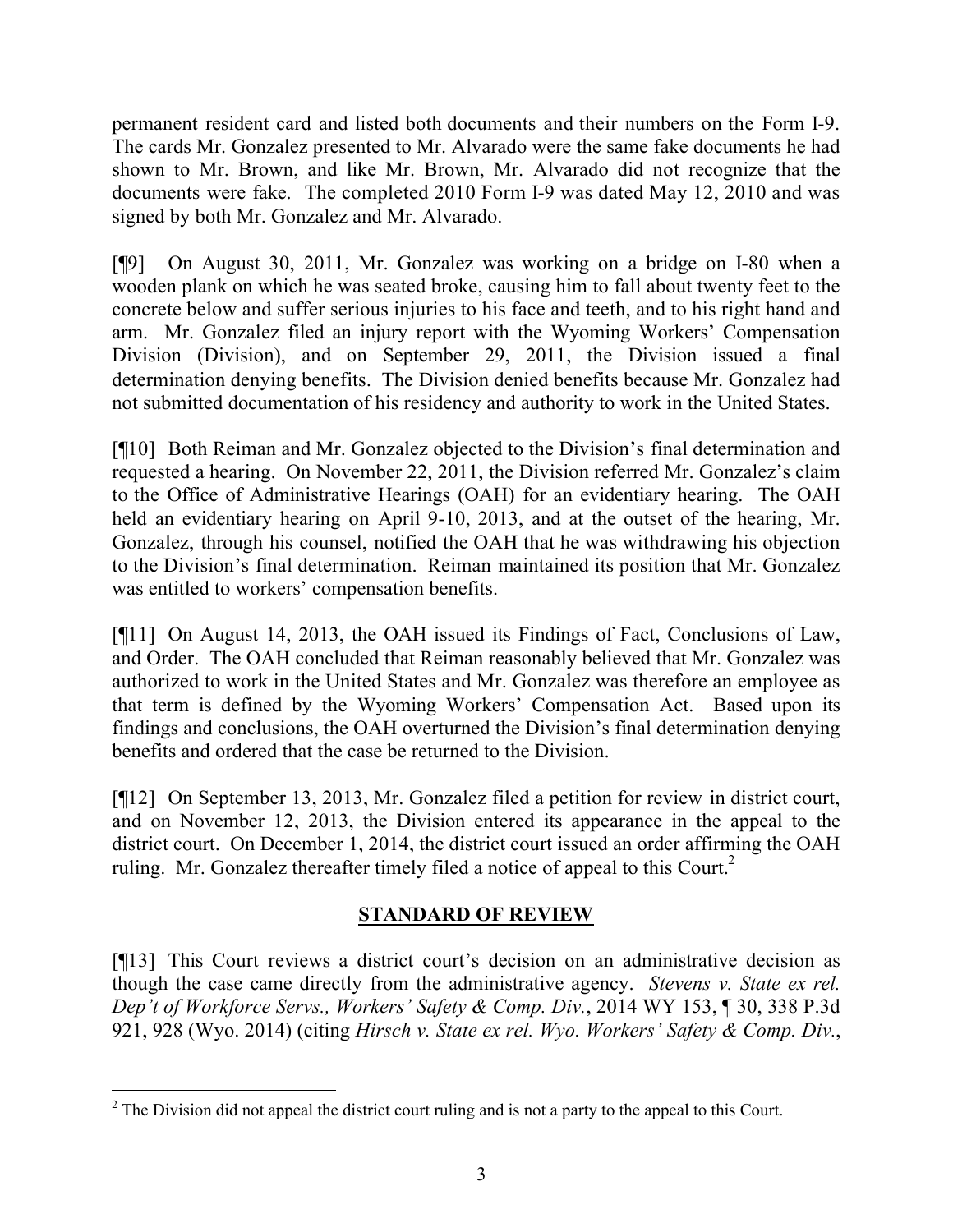2014 WY 61, ¶ 33, 323 P.3d 1107, 1115 (Wyo. 2014)). Our review is governed by the Wyoming Administrative Procedure Act, which provides:

> (c) To the extent necessary to make a decision and when presented, the reviewing court shall decide all relevant questions of law, interpret constitutional and statutory provisions, and determine the meaning or applicability of the terms of an agency action. In making the following determinations, the court shall review the whole record or those parts of it cited by a party and due account shall be taken of the rule of prejudicial error. The reviewing court shall:

> > (i) Compel agency action unlawfully withheld or unreasonably delayed; and

> > (ii) Hold unlawful and set aside agency action, findings and conclusions found to be:

(A) Arbitrary, capricious, an abuse of discretion or otherwise not in accordance with law;

(B) Contrary to constitutional right, power, privilege or immunity;

(C) In excess of statutory jurisdiction, authority or limitations or lacking statutory right;

(D) Without observance of procedure required by law; or

(E) Unsupported by substantial evidence in a case reviewed on the record of an agency hearing provided by statute.

Wyo. Stat. Ann. § 16–3–114(c) (LexisNexis 2015).

[¶14] Under the Wyoming APA, we review an agency's findings of fact by applying the substantial evidence standard. *Jacobs v. State ex. rel. Wyo. Workers' Safety & Comp. Div.*, 2013 WY 62, ¶ 8, 301 P.3d 137, 141 (Wyo. 2013); *Dale v. S & S Builders, LLC*, 2008 WY 84, ¶ 22, 188 P.3d 554, 561 (Wyo. 2008). Substantial evidence means relevant evidence that a reasonable mind might accept as adequate to support a conclusion. *Jacobs*, ¶ 8, 301 P.3d at 141; *Bush v. State ex rel. Wyo. Workers' Safety & Comp. Div.*, 2005 WY 120, ¶ 5, 120 P.3d 176, 179 (Wyo. 2005). "'Findings of fact are supported by substantial evidence if, from the evidence preserved in the record, we can discern a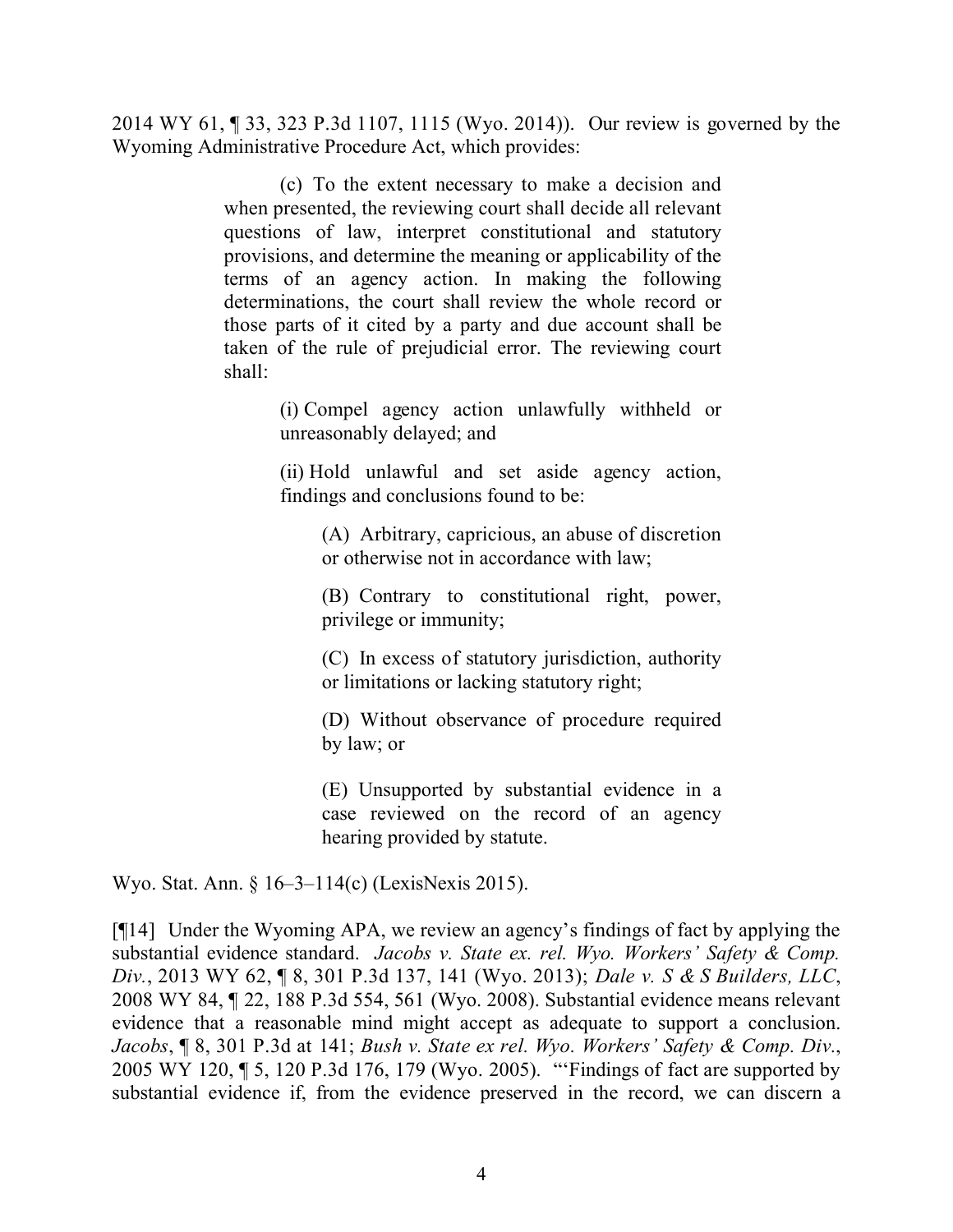rational premise for those findings.'" *Kenyon v. State ex rel. Wyo. Workers' Safety & Comp. Div*., 2011 WY 14, ¶ 11, 247 P.3d 845, 849 (Wyo. 2011) (quoting *Bush*, ¶ 5, 120 P.3d at 179).

[¶15] Under the substantial evidence standard, a hearing examiner has wide latitude to "determine relevancy, assign probative value, and ascribe the relevant weight given to the evidence presented," including medical evidence and opinion. *Spletzer v. Wyo. ex rel. Wyo. Workers' Safety & Comp. Div.*, 2005 WY 90, ¶ 21, 116 P.3d 1103, 1112 (Wyo. 2005) (citing *Clark v. State ex rel. Wyo. Workers' Safety & Comp. Div.*, 934 P.2d 1269, 1271 (Wyo. 1997)). This Court will only overturn a hearing examiner's determinations if they are "clearly contrary to the great weight of the evidence." *Taylor v. State ex rel. Wyo. Workers' Safety & Comp. Div.*, 2005 WY 148, ¶ 16, 123 P.3d 143, 148 (Wyo. 2005) (quoting *Hurley v. PDQ Transp., Inc.*, 6 P.3d 134, 138 (Wyo. 2000)). We recognize that a hearing examiner may disregard evidence found to be "evasive, equivocal, confused, or otherwise uncertain." *Id.* (quoting *Krause v. State ex rel. Wyo. Workers' Comp. Div.*, 803 P.2d 81, 83 (Wyo. 1990)). "If, in the course of its decision making process, the agency disregards certain evidence and explains its reasons for doing so based upon determinations of credibility or other factors contained in the record, its decision will be sustainable under the substantial evidence test." *Dale*, ¶ 22, 188 P.3d at 561.

[¶16] The arbitrary and capricious standard of review is used as a "safety net" to catch agency action that prejudices a party's substantial rights or is contrary to the other review standards, but is not easily categorized to a particular standard. *Jacobs*, ¶ 9, 301 P.3d at 141. "The arbitrary and capricious standard applies if the agency failed to admit testimony or other evidence that was clearly admissible, or failed to provide appropriate findings of fact or conclusions of law." *Id.* "'We review an agency's conclusions of law *de novo,* and will affirm only if the agency's conclusions are in accordance with the law.'" *Kenyon*, ¶ 13, 247 P.3d at 849 (quoting *Moss v. State ex rel. Wyo. Workers' Safety & Comp. Div.*, 2010 WY 66, ¶ 11, 232 P.3d 1, 4 (Wyo. 2010)).

# **DISCUSSION**

[¶17] An employee is eligible for worker's compensation benefits only when he or she is an "employee" as that term is defined by the Wyoming Worker's Compensation Act. The Act defines an employee as:

> any person engaged in any extrahazardous employment under any appointment, contract of hire or apprenticeship, express or implied, oral or written, and includes legally employed minors, aliens authorized to work by the United States department of justice, office of citizenship and immigration services, *and aliens whom the employer reasonably believes,*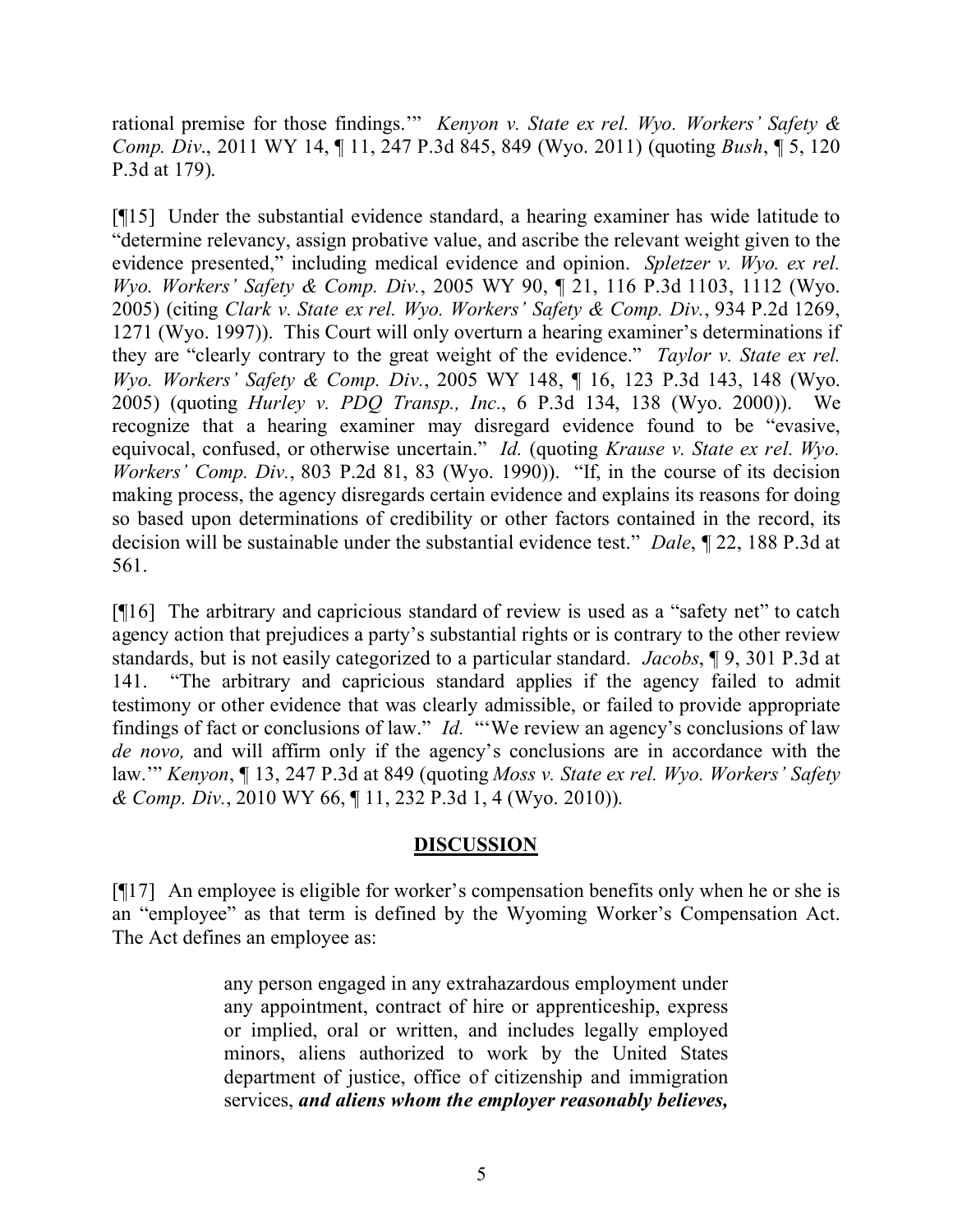*at the date of hire and the date of injury based upon documentation in the employer's possession, to be authorized to work by the United States department of justice, office of citizenship and immigration services*.

Wyo. Stat. Ann. § 27-14-102(a)(vii) (LexisNexis 2015) (emphasis added).

[¶18] It is undisputed that the work authorization documents Mr. Gonzalez presented to Reiman were falsified and that he was not in fact legally authorized to work in the United States. Where the parties disagree is on the question whether Reiman reasonably believed, based on the documentation in its possession, that Mr. Gonzalez was legally authorized to work in the United States. In this regard, Mr. Gonzalez argues the § 102(a)(vii) language emphasized above requires that, in order for an employer to reasonably believe an employee is authorized to work in the United States, that employer must have in its possession all documentation required by the federal Office of Citizenship and Immigration Services (OCIS) and such documentation must be inspected, completed, and maintained in a manner that complies with all OCIS regulations and requirements of the Immigration Reform and Control Act of 1986 (IRCA) . Both the OAH and the district court rejected this reading of the  $\S$  102(a)(vii) requirement, and we do as well.

[¶19] We will first address Mr. Gonzalez's statutory interpretation argument. We will then turn to his argument that the evidence was insufficient to support the OAH conclusion that Reiman reasonably believed he was legally authorized to work based on documentation in its possession.

# **A. Statutory Documentation Requirement**

[¶20] This Court has in two prior decisions rejected the argument that Wyo. Stat. Ann. §  $27-14-102(a)(vii)$  requires federally-compliant documentation to support an employer's reasonable belief that an alien is authorized to work in the United States. *See L & L Enters. v. Arellano (In re Arellano)*, 2015 WY 21, ¶ 16, 344 P.3d 249 at 253 (rejecting argument that fake documentation cannot be basis of employer's reasonable belief); *Herrera v. Phillipps*, 2014 WY 118, ¶ 14, 334 P.3d 1225, 1229 (Wyo. 2014) (rejecting argument that employer must have a properly completed I–9 in its possession to support reasonable belief). In *Herrera*, we explained:

> The first section of the I–9 is to be filled out and signed by the employee. Mr. Herrera signed the document. Someone else filled in the information on his behalf, although the mandatory "Preparer and/or Translator Certification" was left blank. The second section of the form is to be completed and signed by the employer after examining certain specified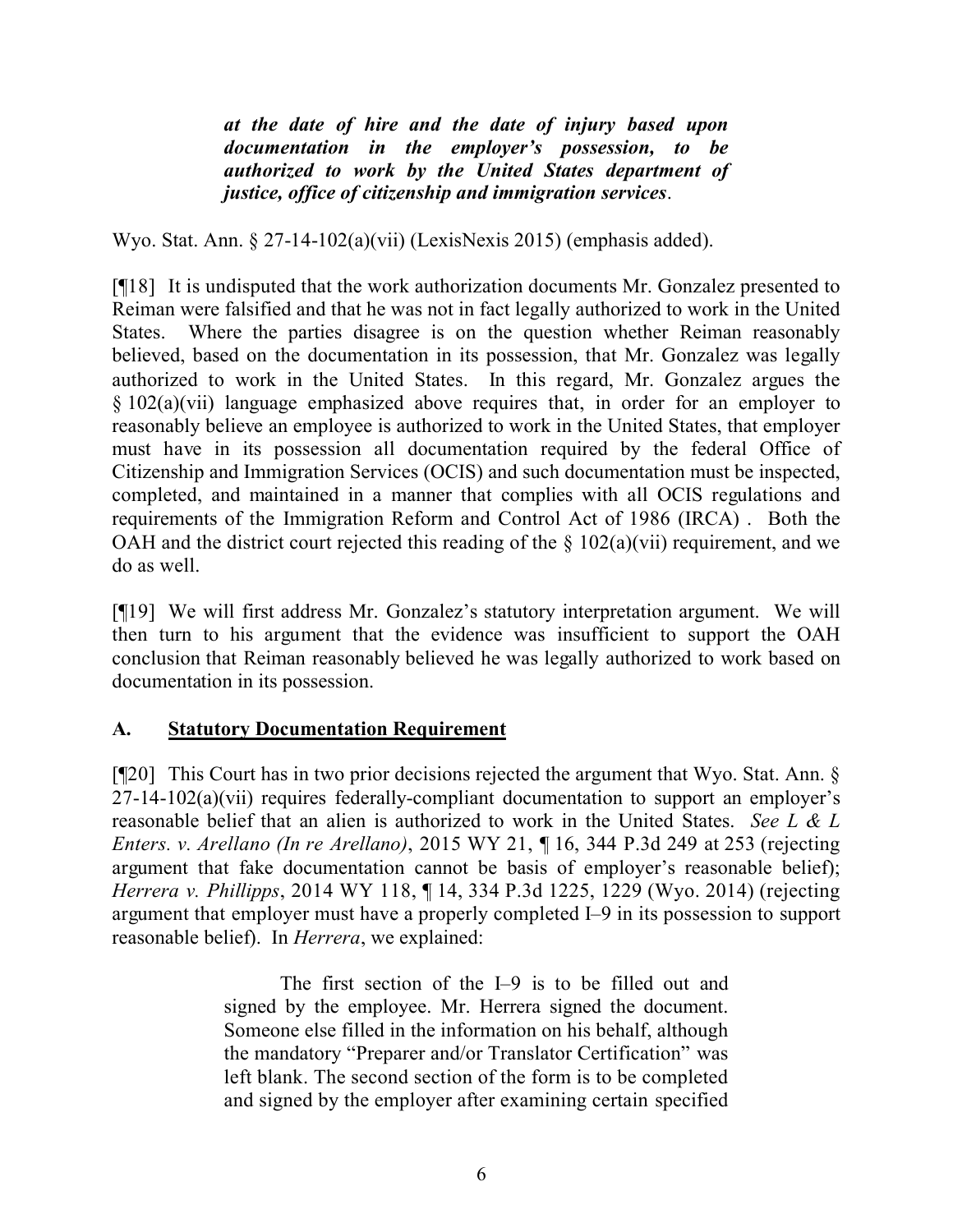documents relating to the employee's authorization to work in the United States. The second section of Mr. Herrera's I–9 is entirely blank, and contains no signature on behalf of Gilligan's.

Mr. Herrera emphasizes that the statute requires an employer's belief about an employee's authorization to work in the United States to be "based upon documentation in the employer's possession." Wyo. Stat. Ann. § 27–14–  $102(a)(vii)$ . Because the I-9 is incomplete, he maintains that Gilligan's did not have any documentation in its possession from which it could form any reasonable belief that Mr. Herrera was authorized to work in the United States. On that basis, he asserts that the district court erred in granting summary judgment in Gilligan's favor, and instead should have ruled in his favor on that issue.

Mr. Herrera's argument, taken to its logical limit, is that an employer must have a properly completed I–9 in its possession in order to prove that it had a reasonable belief that an employee is authorized to work. The statutory language does not allow such an interpretation. The statute requires a reasonable belief "based upon documentation in the employer's possession," that an employee is authorized to work. *The statute does not specify that the documentation in the employer's possession must be a completed I–9, indicating that other documents could also provide the basis for a reasonable belief*.

*Herrera*, ¶¶ 12-14, 334 P.3d at 1229 (emphasis added).

[¶21] As is clear from our reasoning in *Herrera*, we rejected the argument that § 102(a)(vii) requires particular documents, completed in a particular manner, to support an employer's reasonable belief. We emphasized instead that the question of whether the documentation is sufficient to support an employer's reasonable belief is a question of fact, and we accepted that a fact finder could draw different conclusions from the incomplete I-9 that was in the employer's possession in *Herrera*:

> However, the fact that Gilligan's did not have a properly completed I–9 for Mr. Herrera, viewed from the vantage point most favorable to Mr. Herrera, is evidence suggesting that Gilligan's did not have a reasonable belief that Mr. Herrera was authorized to work in the United States.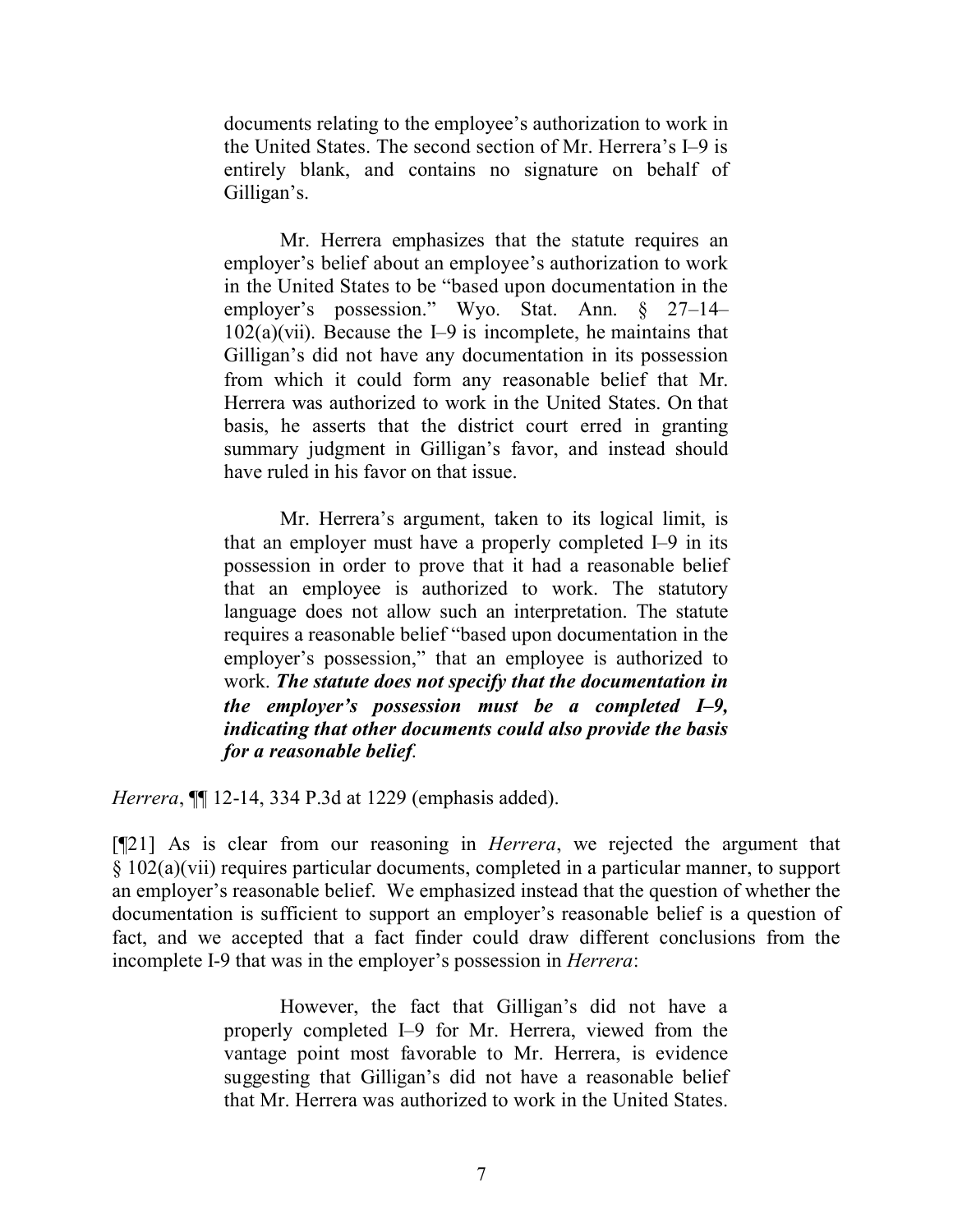The inference can reasonably be drawn that Gilligan's failed to inquire about Mr. Herrera's status, or even that it knew he was not authorized to work in the United States and purposely avoided completing the I–9. Mr. Herrera testified in his deposition that he was not asked to fill out any paperwork when he began working for Gilligan's. He also testified that the supervisor who drove him to the hospital after the injury asked, "You're illegal, aren't you?" According to Mr. Herrera, this question indicates that Gilligan's was aware of his status, and could not have had a reasonable belief that he was authorized to work in the United States.

Gilligan's emphasizes evidence favorable to its position and unfavorable to Mr. Herrera's, including the fact that Mr. Herrera was listed as covered under Gilligan's worker's compensation account. Gilligan's also points out that the incomplete I–9 for Mr. Herrera still includes his signature verifying that he is a lawful permanent alien. Gilligan's contends that this is a document in its possession upon which it based a reasonable belief that Mr. Herrera was authorized to work. Gilligan's also relies on Mr. Herrera's admission that he had a forged alien registration card and a social security card. While Mr. Herrera does not remember presenting this documentation to Gilligan's when he started work, he admits that he had the documents with him at the time. This and other evidence, according to Gilligan's, supports its claim to have had a reasonable belief of Mr. Herrera's status based on documents in its possession. Gilligan's therefore asserts that the district court was correct in granting summary judgment in its favor.

What Gilligan's argument actually establishes, however, is that it has provided sufficient evidence to raise a genuine issue of material fact, precluding summary judgment in favor of Mr. Herrera. But as we have previously discussed, Mr. Herrera has presented evidence conflicting with that of Gilligan's. When "the evidence leads to conflicting interpretations or if reasonable minds might differ, summary judgment is improper." *Jasper v. Brinckerhoff*, 2008 WY 32, ¶ 10, 179 P.3d 857, 862 (Wyo.2008) (citing *Abraham v. Great Western Energy, LLC*, 2004 WY 145, ¶ 12, 101 P.3d 446, 452 (Wyo.2004)). Summary judgment should not have been granted in this case. Genuine issues of material fact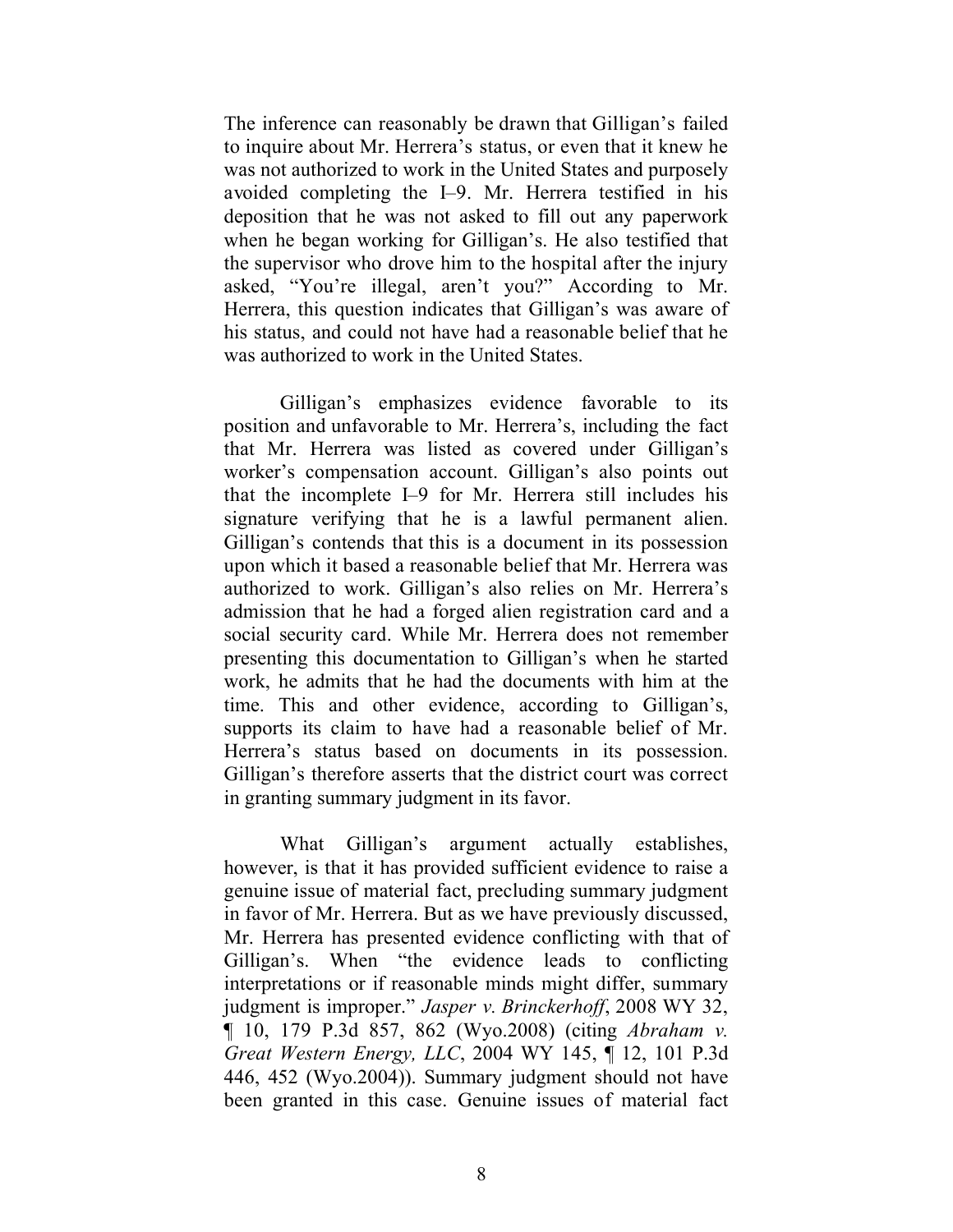exist. At trial, the fact finder must determine whether Gilligan's had a reasonable belief, based on documentation in its possession, that Mr. Herrera was authorized to work in the United States. If the fact finder determines that it did have a reasonable belief, then Mr. Herrera fits within the Wyoming Worker's Compensation Act definition of an employee, and Gilligan's is immune from his claims. If Gilligan's did not have such a reasonable belief, then Mr. Herrera is not an employee under the Wyoming Worker's Compensation Act, and Gilligan's is not immune from his claims.

*Herrera*, ¶¶ 15-17, 334 P.3d at 1229-30.

[¶22] In our subsequent decision in *Arellano*, we discussed the legislative intent underlying the  $\S$  102(a)(vii) reasonable belief requirement, and we again declined to add language that would infuse the section with federal documentation requirements.

> We find the language of  $\S$  27–14–102(a)(vii) to be clear, unambiguous and straightforward. It plainly requires only that an employer reasonably believe, based upon "documentation" in its possession at the date of hire and at the date of injury, that the employee is authorized to work in the United States. The language regarding the authenticity of documents and truth of representations that  $L \& L$  urges us to read into the statute is simply not there. *Stutzman v. Office of Wyoming State Eng'r*, 2006 WY 30, ¶ 16, 130 P.3d 470, 475 (Wyo.2006) ("We will not insert language into a statute that the legislature omitted.").

> Interpreting this statute in any other way would render the language added in 2005 meaningless. *See McTiernan v. Jellis*, 2013 WY 151, ¶ 20, 316 P.3d 1153, 1159–60 (Wyo.2013) (statutes must be construed so that no portion is rendered meaningless and interpretation should not produce an absurd result). If we accepted L  $&$  L's argument that Arellano's fake social security card does not qualify as a "document," and that its belief of his status to work in this country cannot be reasonable when false information led to that belief, the language added in 2005 would serve no purpose.

> This is so because any alien producing valid written authorization to work in the United States would satisfy the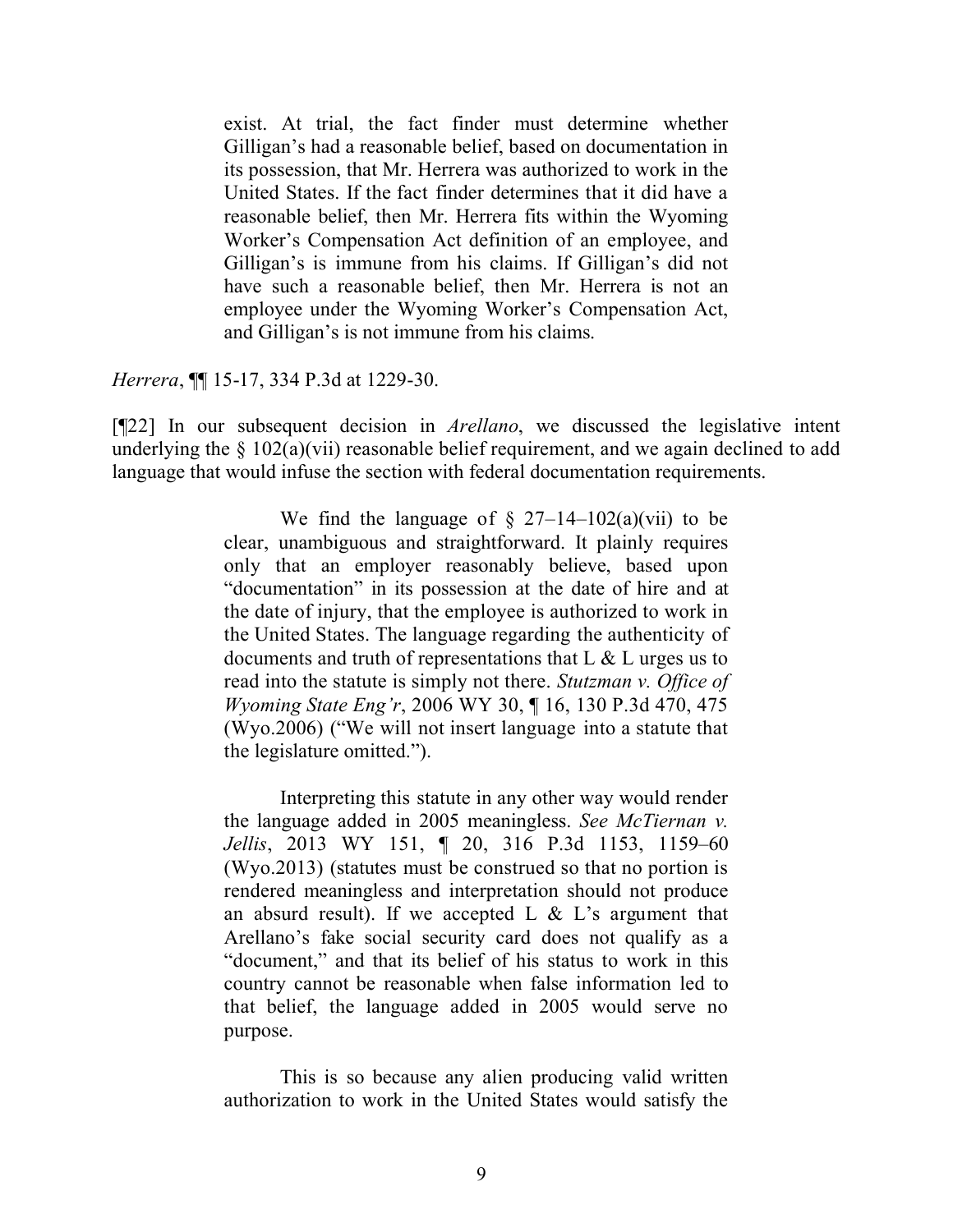longstanding language of  $\S 27-14-102(a)(vii)$ , which applies to "aliens authorized to work by the United States department of justice, office of citizenship and immigration services...." The language added in 2005—"aliens whom the employer reasonably believes, at the date of hire and the date of injury based upon documentation in the employer's possession, to be authorized to work by the United States department of justice, office of citizenship and immigration services" would be meaningless, as it would equate to the requirements of the preceding sentence. We are not free to ignore words the legislature used in a statute, and we would have to do so to interpret this language as Appellant argues we should. *In re Guardianship of McNeel*, 2005 WY 36, ¶ 11, 109 P.3d 510, 513 (Wyo.2005) (citing *Keats v. State*, 2003 WY 19, ¶ 28, 64 P.3d 104, 113 (Wyo.2003)).

We believe the legislature intended the result we and the district court have reached, and conclude that the 2005 amendment was intended to protect employers from being sued in tort by illegal aliens who obtained employment using false documents and information. See 5 Arthur Larson & Lex K. Larson, *Larson's Workers' Compensation Law* § 66.03 (2014) ("Employment of Illegal Aliens"). If illegal aliens believed by their employers to have authorization to work in this country were not employees for workers' compensation purposes, they could sue and recover damages both from the employer and coemployees by proving ordinary negligence. Damages would be limited only by whatever a particular injured employee could persuade a jury to award, while workers' compensation benefits are limited. Paradoxically, therefore, an injured worker who is lawfully in this country could conceivably receive considerably less than a worker who is working illegally could recover in a tort action.

It is most likely that the legislature sought to limit the exposure of employers who reasonably believe an employee is authorized to work here even when he is actually not. A reasonable but mistaken belief would almost necessarily be based on false documents and representations. On the other hand, the legislature evidently intended to expose employers who knew they had hired illegal aliens to tort liability, perhaps as a deterrent.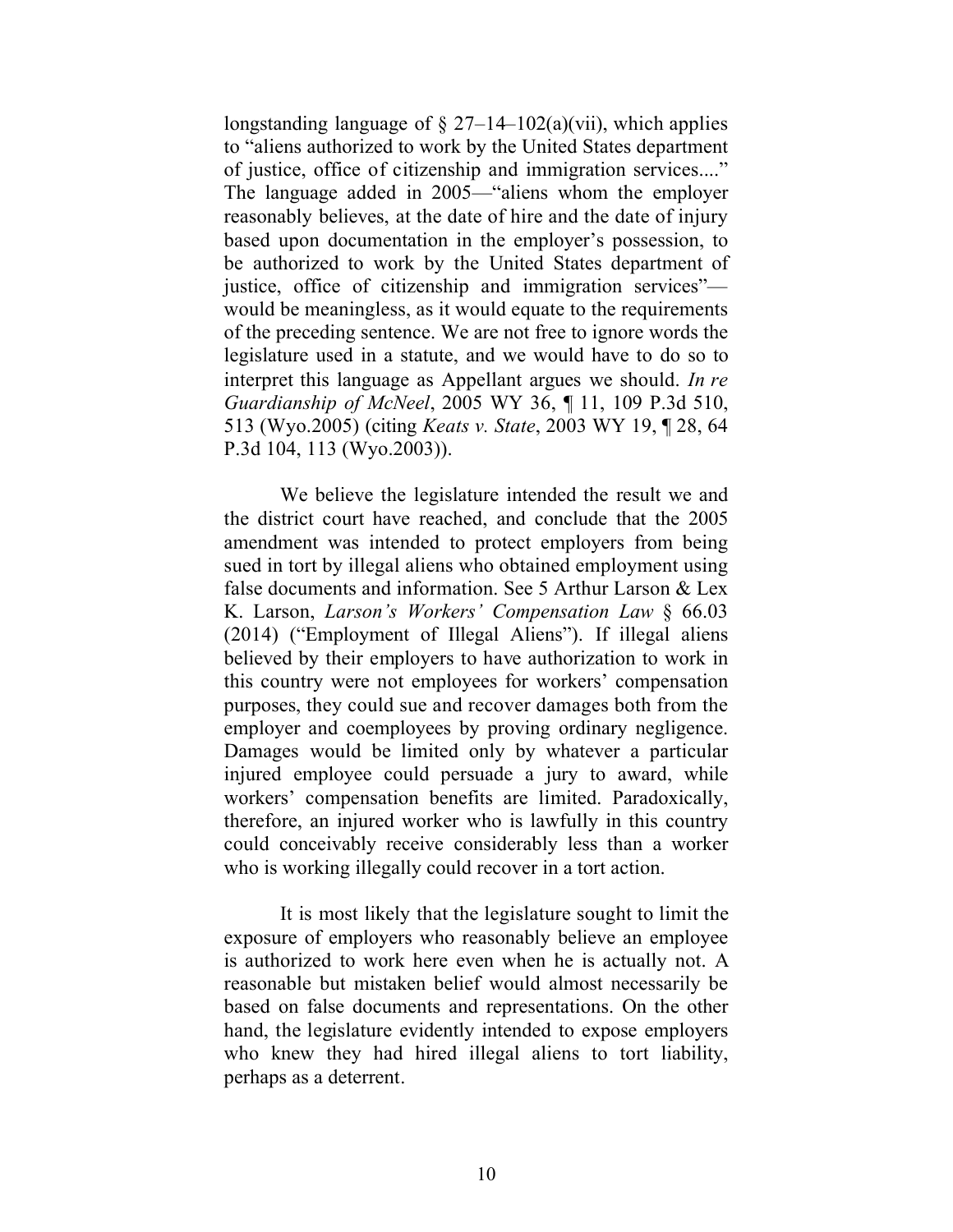*Arellano*, ¶¶ 16-20, 344 P.3d at 253.

[¶23] We adhere to our holdings in *Herrera* and *Arellano*. Wyo. Stat. Ann. § 27-14- 102(a)(vii) does not incorporate federal requirements that dictate what documents an employer must have in its possession when hiring an alien. Nor does it incorporate federal requirements detailing how those forms must be completed and when and how inspections of those documents must occur. The question the statute imposes for the fact finder is simply whether the documents in the employer's possession, whatever those might be, support the employer's reasonable belief, both at the time of hiring and injury, that the injured employee was legally authorized to work in the United States. As the district court correctly observed:

> With any amount of documentation present, the fact finder can weigh the evidence and determine whether a certain number of documents corroborated by a certain amount of testimony is enough to form the required reasonable belief of authorization.

[¶24] We turn then to whether substantial evidence supports the OAH conclusion Reiman reasonably believed that Mr. Gonzalez was legally authorized to work in the United States at the time of his hiring and injury based on the documents in Reiman's possession.

# **B. Substantial Evidence Supporting Employer's Reasonable Belief**

[¶25] The OAH hearing examiner found the testimony of Mr. Gonzalez's superintendants, Dave Brown and Leo Alvarado, to be credible. In contrast, the hearing examiner found Mr. Gonzalez's testimony "to be without credibility in nearly every aspect." Mr. Gonzalez does not contest the deference that must be afforded this determination. In fact, in his opening brief, he concedes that if this Court accepts the view that § 102(a)(vii) does not incorporate federal documentation requirements, "then this appeal can be rejected forthwith, deferring to the OAH credibility determinations." Affording the hearing examiner's credibility determinations the due deference that all parties agree must be afforded those determinations, we conclude, as Mr. Gonzalez anticipated we would, that the OAH's reasonable belief determination is supported by substantial evidence.

[¶26] Reiman superintendant Dave Brown testified that when he hired Mr. Gonzalez in 2007, Mr. Gonzalez showed him both a social security card and a permanent resident card, and he had Mr. Gonzalez complete and sign an I-9, a new hire/rehire report, an employment application and a W-4. Mr. Brown further testified that he saw nothing in Mr. Gonzalez's work authorization documents that caused him to question their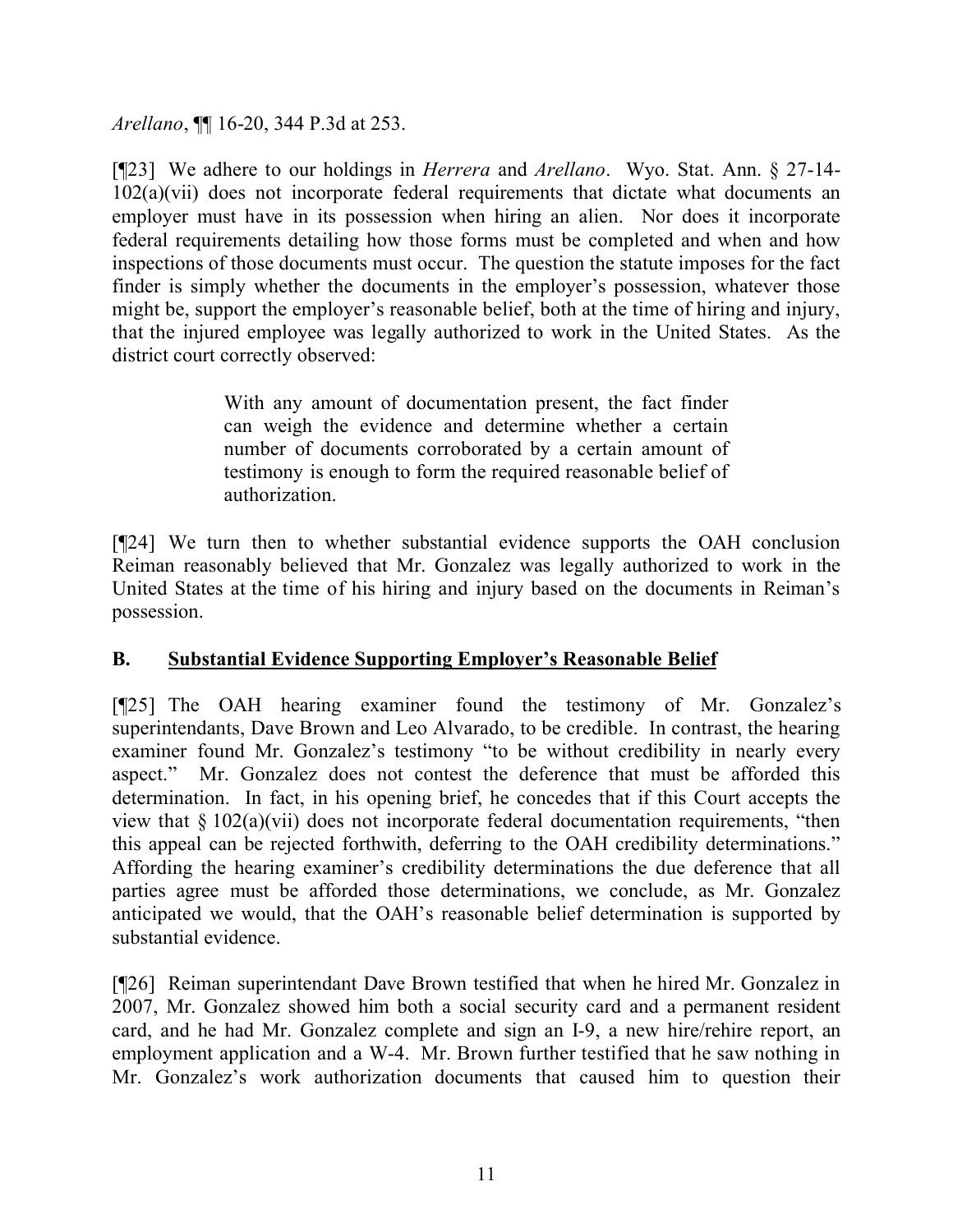authenticity and that he at no time received information that Mr. Gonzalez was not legally authorized to work in the United States.

[¶27] When Reiman superintendant Leo Alvarado hired Mr. Gonzalez in 2008, he did so pursuant to the Reiman policy that allowed the rehire of a former employee without completion of hiring documents, knowing that "all the paperwork was already at the office." The record shows that at that time, Reiman in fact had in its possession Mr. Gonzalez's 2007 employment application, his 2007 new hire/rehire report, and his 2007 W-4. On Mr. Gonzalez's 2007 employment application, he listed his social security number and confirmed that he was authorized to work in the United States. On his new hire/rehire report and his W-4, Mr. Gonzalez likewise listed the same social security number.<sup>3</sup> Finally, Mr. Alvarado testified that he was Mr. Gonzalez's superintendant from 2008 until his date of injury in 2011 and he never received any information or indication that Mr. Gonzalez was not authorized to work in the United States.

[¶28] Based on the documentation in Reiman's possession when Mr. Gonzalez was hired in 2008, we affirm the OAH determination that Reiman had a reasonable belief that Mr. Gonzalez was authorized to work in the United States when it hired him in 2008. In so concluding, we reject Mr. Gonzalez's assertion that Reiman had an obligation to inspect the documents in its possession upon Mr. Gonzalez's rehiring in 2008. By its plain terms, Wyo. Stat. Ann. § 27-14-102(a)(vii) does not impose such an obligation. Reiman hired Mr. Gonzalez pursuant to a rehire policy that presumes possession of the appropriate hiring documents based on the short period between employment termination and rehire. We cannot say that such a policy is per se unreasonable or runs afoul of the statutory documentation requirement.

[¶29] We turn next to the evidence supporting Reiman's reasonable belief of Mr. Gonzalez's work authority on the date of his 2011 work injury. In 2010, Mr. Gonzalez completed an I-9, and at that time he showed Mr. Alvarado his social security card and permanent resident card, both of which Mr. Alvarado believed to be authentic. Thus, at the time of Mr. Gonzalez's 2011 work injury, Reiman had in its possession both the 2007 documents and the 2010 I-9, which listed the numbers from both Mr. Gonzalez's social security and permanent resident cards. Additionally, Reiman filed and had in its possession W-2 forms for Mr. Gonzalez for the years 2008 through 2011. Based on the foregoing, substantial evidence supports Reiman's reasonable belief that Mr. Gonzalez was legally authorized to work in the United States on the date of his 2011 work injury.

<sup>&</sup>lt;sup>3</sup> Reiman does not have in its records the Form I-9 that Mr. Gonzalez completed in April 2007. An internal audit of the Reiman employment files revealed several missing I-9s. Reiman's human resources manager testified that she found no discernible pattern in the missing I-9s, and those missing included some from employees without a hispanic surname, such as Tom Reiman, the company CEO, and Valerie Reiman, the CFO's daughter.